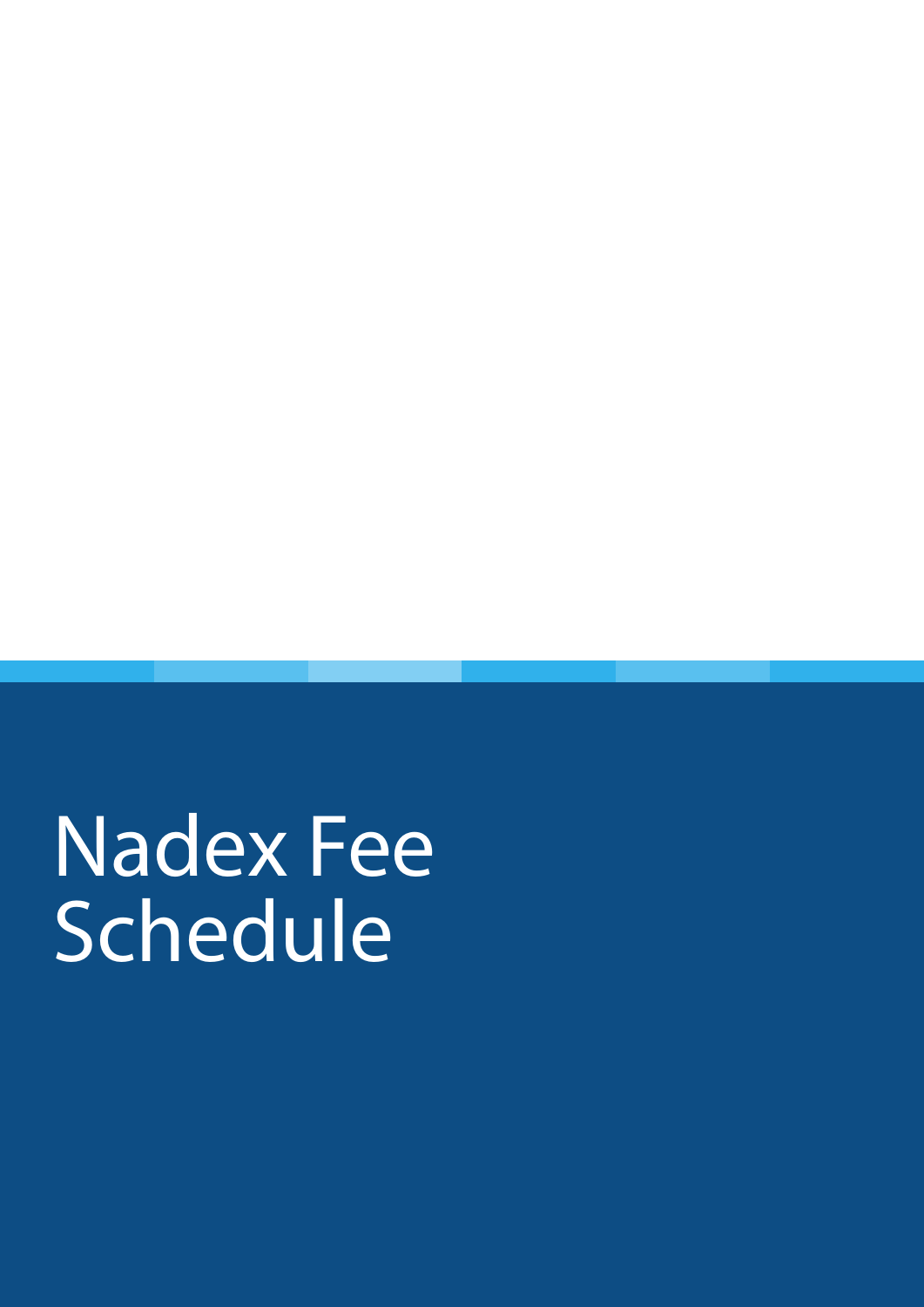# NADEX FEE SCHEDULE

#### DIRECT TRADING MEMBERS **Membership Fee:**

Nadex does not charge a Membership fee to join the Exchange.

#### **Initial Deposit:**

 Direct Trading Members are not required to make an initial deposit and no minimum balance is required.

#### **Transaction Fees:**

Nadex charges no fee for orders placed, cancelled or amended.

Direct Trading Members incur a \$1.00 Exchange trading fee per contract per side for each lot executed.

#### **Settlement Fees:**

Nadex charges no fee for contracts that settle out-of-the-money.

Direct Trading Members incur an Exchange settlement fee per contract per side for each contract that settles in-the-money based on the position size at expiration according to the following schedule:

■ \$1.00 for each lot settled in-the-money.

If the per-contract settlement payout is greater than \$0, but the total fee to be charged for the position exceeds the total settlement payout for that position, Nadex will reduce its fee to the amount of the total settlement payout for that position (that is, Nadex will not charge a settlement fee that exceeds a settlement payout).

### **Inactivity Fees:**

Direct Trading Members who have a dormant account, that is, an account that has not engaged in any trading activity for a period of twelve (12) consecutive months, will incur an inactivity fee of \$10.00 per month. If at any time a Direct Trading Member's account is subject to an inactivity fee but the account balance is less than \$10.00, Nadex will reduce its fee to the amount of the remaining account balance bringing the balance to \$0. No account balance will become negative as a result of the inactivity fee. A Direct Trading Member who engages in trading activity after a 12 month dormancy will not be charged an inactivity fee until the account again becomes dormant. A dormant account that has a \$0 balance may be terminated by Nadex pursuant to Rule 3.3.

# FCM MEMBERS

**Membership Fee:**

Nadex does not charge a FCM Membership fee to join the Exchange.

### **Minimum Balance:**

FCM Members are required to make an initial deposit of at least \$100,000 and to maintain a minimum balance of uncommitted funds of \$50,000.

#### **Transaction Fees:**

Nadex charges no fee for orders placed, cancelled or amended.

FCM Members incur an Exchange trading fee per contract per side for each contract executed based on order size according to the following schedule:

- \$0.35 for each lot traded from 1 up to and including 10 lots;
- \$0.00 for each lot traded over 10.

### **Settlement Fees:**

FCM Members incur an Exchange settlement fee per contract per side for each contract that settles in-the-money based on the position size at expiration according to the following schedule:

■ \$0.35 for each lot settled in-the-money.

If the per-contract settlement payout is greater than \$0, but the total fee to be charged for the position exceeds the total settlement payout for that position, Nadex will reduce its fee to the amount of the total settlement payout for that position (that is, Nadex will not charge a settlement fee that exceeds a settlement payout).

Nadex charges no fee for contracts that settle out-of-the-money.

#### MARKET MAKERS **Membership Fee:**

Nadex does not charge Market Makers a membership fee.

# **Minimum Balance:**

 Market Makers are required to make an initial deposit of at least \$500,000 and to maintain a minimum balance of uncommitted funds of \$250,000 to collateralize the trades executed on Nadex.

# **Transaction Fees:**

Nadex charges no fee for Market Maker quotes placed, cancelled or amended.

Nadex charges its non-intermediated Market Makers an Exchange trading fee of \$0.70 per contract per side for each Binary and Call Spread trade executed in on Nadex and \$0.50 per contract per side for each Touch Bracket™ Knock-Out trade executed on Nadex.

# **Settlement Fees:**

Nadex charges its non-intermediated Market Makers an Exchange settlement fee of \$0.70 per contract per side for each Binary and Call Spread contract that settles in-the-money and \$0.50 per contract per side for each Touch Bracket™ Knock-Out contract that settles in-the-money. If the total fee to be charged for the position exceeds the total settlement payout for that position, Nadex will reduce its fee to the amount of the total settlement payout for that position (that is, Nadex will not charge a settlement fee that exceeds a settlement payout).

Nadex charges no fee for contracts that settle out-of-the-money.

# **Additional Fees:**

Market Makers will be assessed a Wide Spread Surcharge equal to 50% of the average per lot profit above \$2.00 (after standard transaction and settlement fees), in a given month. This Surcharge is applicable only to Binary contracts.

# SYSTEM PROVIDERS

Nadex is interested in discussing partnership opportunities with systems providers.

Anyone interested in becoming a Nadex FCM Member or Market Maker or pursuing a partnership as a systems provider should contact us.